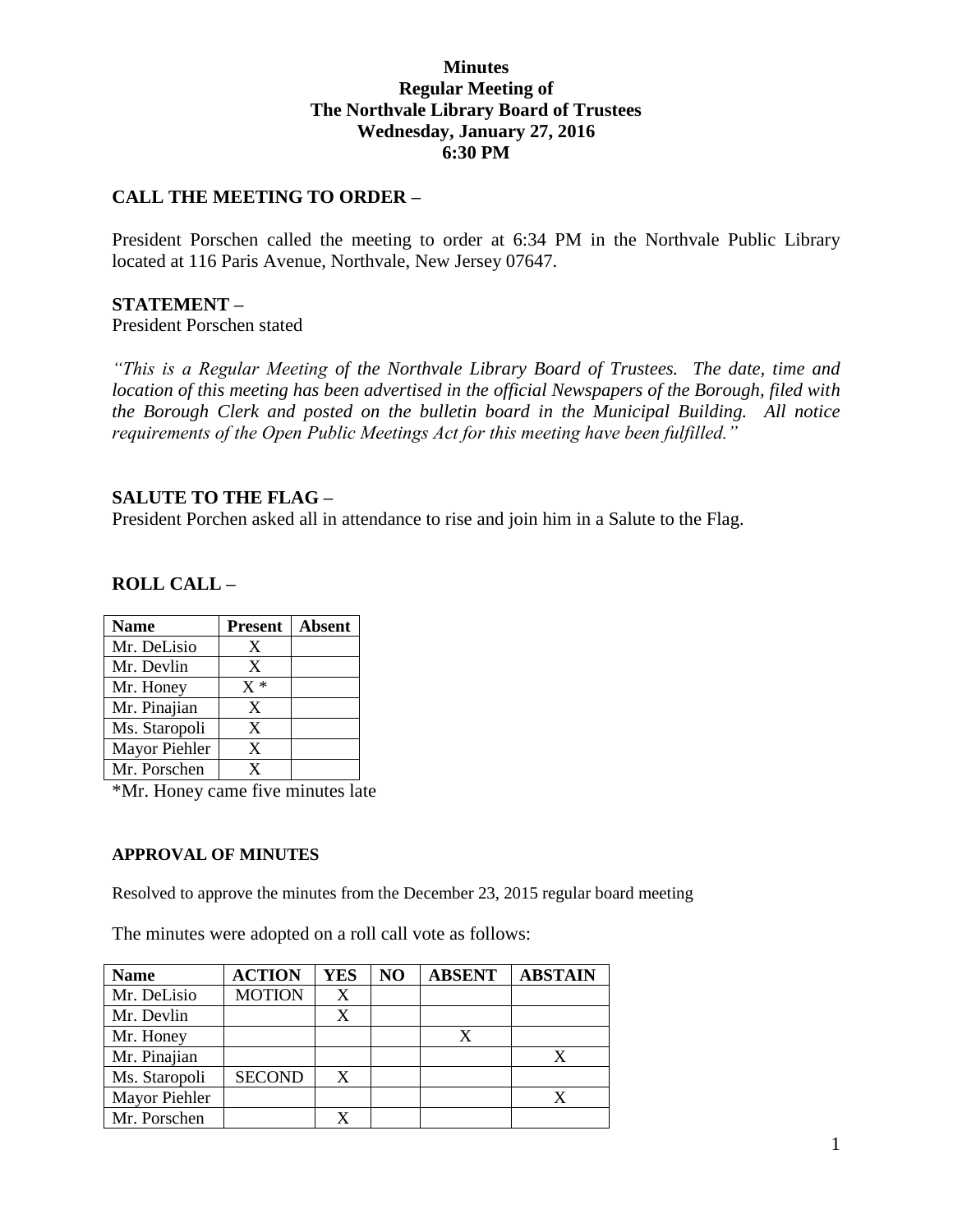# **OATH OF ALLEGIANCE-**

Mayor Piehler read the Oath of Allegiance with Ms. Staropoli and she was sworn in to a five year term expiring on 12/31/20.

# **GENERAL DISCUSSION –**

## **Director's Report**

Personnel

Marisa Hall resigned her position as Youth Services Librarian on December 30, 2015. Her last day was January 22, 2016.

Replacement Update: Tina and Mike (Personnel Committee) and myself met with two finalists on Friday, January 22.. We may have a candidate to present at this meeting for Board approval.

Programming

Adult Book Club: February 2

New intermediate ESL class began. It is Tuesdays, 1-2 pm on Jan 26, Feb 2, 9 & 16. 4 students registered.

I am developing an afternoon and evening drop-in programs for children for Thursday, February 11 to celebrate Valentine's Day.

Working with Peggy Raso, Senior Citizens Center Program Coordinator to co-sponsor programs.

I am exploring ways to utilize the staff room for library programming space.

Administrative

State Report: I am in the process of collecting financial and statistical data necessary for filing. This is required to receive future state aid.

Community Area Policy:

The Historical Society and Quilting Club are now meeting at the American Legion.

 The Republican Club requested to reserve this area for 6 months on the fourth Monday of each month. The Club's first meeting was held on September 28, 2015. The sixth

American Legion Hall is now available as a community space.

The Friends meet at 6:30 pm on the first Wednesday of each month.

Mission Statement: scheduling initial meeting with Lou DeLisio and Kathy Brunet. Library Cards: we now have 1,044 patrons registered as of Friday, January 22, 2016.

Facility

Telephone system: installation by Telecom Support is tentatively scheduled for week of Feb 1

Water fountain:

Unit ordered through Ferguson Plumbing and received.

P.T. Electric and N.J.V. Plumbing are coordinating the installation; electrician is finishing a restaurant job. I will inquire this week when we will be scheduled.

## **General:**

President Porschen shared with the Board a thank you card from Marisa Hall, thanking the board for giving her the opportunity to work in Northvale.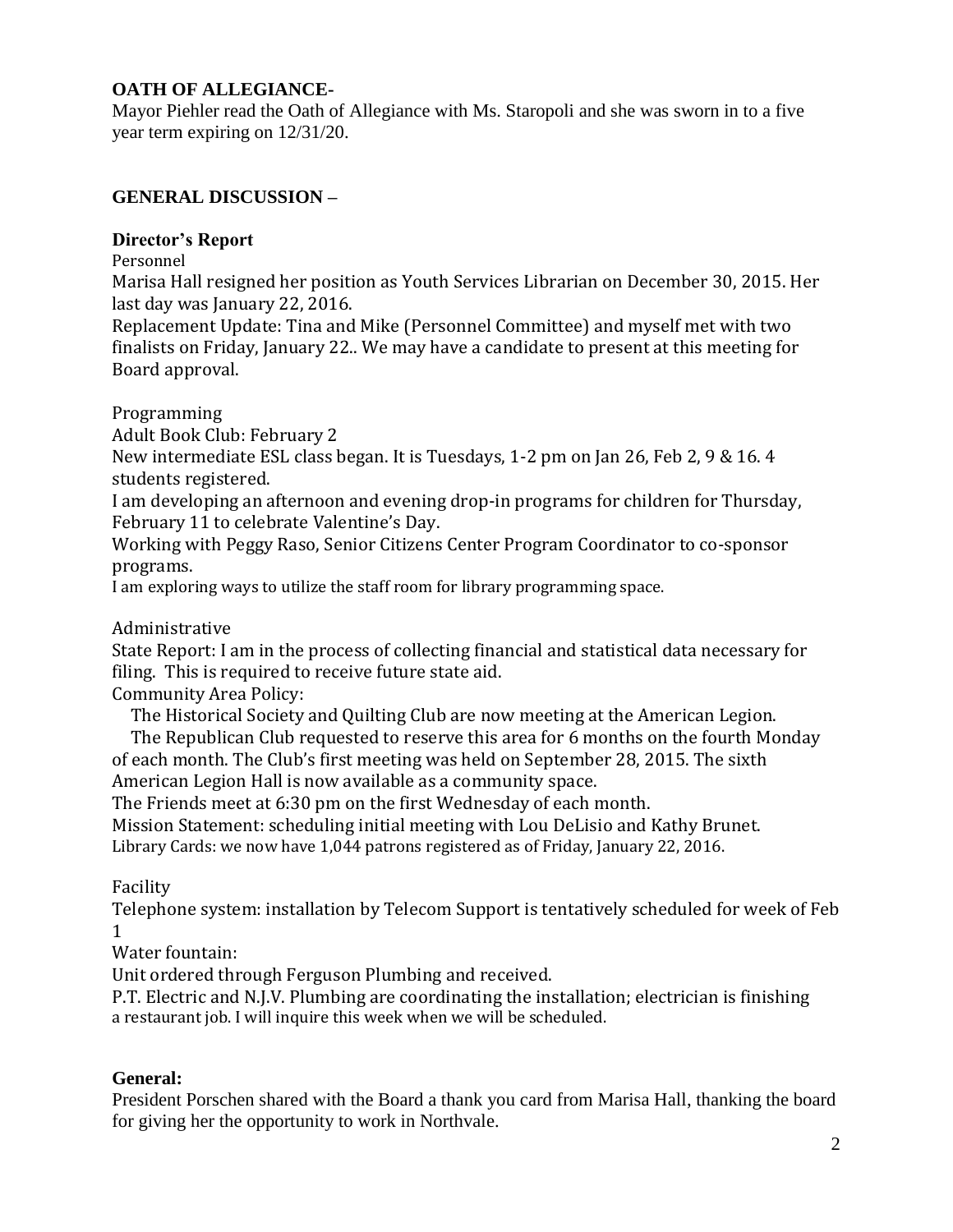Mr. DeLisio will follow up with Steve Wilcox about the annual audit

Mayor Piehler has asked Director O'Keefe to be on the board of the McGuire Senior Center

Mr. Honey presented the board with the budget from last year based on the past 9 months that the library has been opened.

# **ROLL CALL VOTES –**

Resolved to approve the claims list of invoices totaling \$2705.43 for this past month of January to be paid through the borough.

The resolution was adopted on a roll call vote as follows:

| <b>Name</b>   | <b>ACTION</b> | <b>YES</b> | NO | <b>ABSENT</b> | <b>ABSTAIN</b> |
|---------------|---------------|------------|----|---------------|----------------|
| Mr. DeLisio   | <b>MOTION</b> | X          |    |               |                |
| Mr. Devlin    |               | X          |    |               |                |
| Mr. Honey     |               | X          |    |               |                |
| Mr. Pinajian  |               | X          |    |               |                |
| Ms. Staropoli | <b>SECOND</b> | X          |    |               |                |
| Mayor Piehler |               | X          |    |               |                |
| Mr. Porschen  |               |            |    |               |                |

Resolved to approve to keep 28% of each quarterly check and put it in the library account to pay our own bills and to have the borough keep 72% of each quarterly check to pay for payroll each week.

The resolution was adopted on a roll call vote as follows:

| <b>Name</b>   | <b>ACTION</b> | <b>YES</b> | NO | <b>ABSENT</b> | <b>ABSTAIN</b> |
|---------------|---------------|------------|----|---------------|----------------|
| Mr. DeLisio   |               | X          |    |               |                |
| Mr. Devlin    | <b>SECOND</b> | X          |    |               |                |
| Mr. Honey     |               | X          |    |               |                |
| Mr. Pinajian  |               | X          |    |               |                |
| Ms. Staropoli | <b>MOTION</b> | X          |    |               |                |
| Mayor Piehler |               |            |    |               |                |
| Mr. Porschen  |               |            |    |               |                |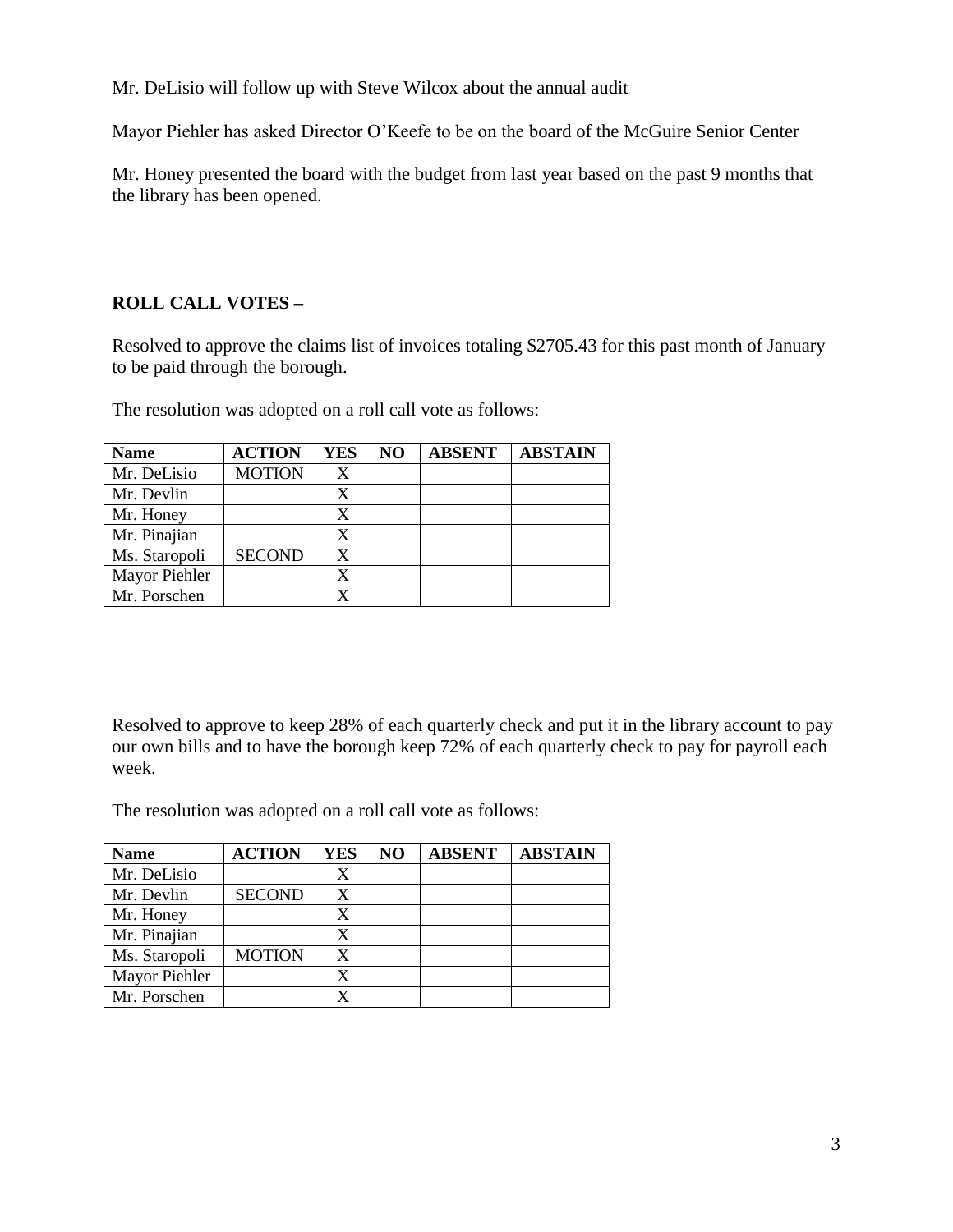Resolved to approve the hiring of Emily Ann Pepe for the full time position of Youth Services Associate for \$38,000 annually.

| <b>Name</b>   | <b>ACTION</b> | <b>YES</b> | NO | <b>ABSENT</b> | <b>ABSTAIN</b> |
|---------------|---------------|------------|----|---------------|----------------|
| Mr. DeLisio   |               |            |    |               |                |
| Mr. Devlin    |               |            |    |               |                |
| Mr. Honey     |               | X          |    |               |                |
| Mr. Pinajian  | <b>SECOND</b> | X          |    |               |                |
| Ms. Staropoli | <b>MOTION</b> | X          |    |               |                |
| Mayor Piehler |               |            |    |               |                |
| Mr. Porschen  |               |            |    |               |                |

The resolution was adopted on a roll call vote as follows:

Resolved to approve the offices and the committees of the Northvale Library Board as follows: Reappointment of Officers: President- Mr. Porschen Vice President- Mr. Devlin Secretary- Ms. Staropoli Treasurer- Mr. Honey

Reappointment of Committees

Personnel Committee- Mayor Piehler, Ms. Staropoli, Mr. Pinajian

Operations Committee- Mr. DeLisio, Mr. Porschen, Ms. Staropoli

Facility Committee- Mr. Devlin, Mr. DiLisio

Budget and Finance Committee- Mr. Honey, Mayor Piehler

Mission Statement Committee- Mr. DiLisio, Library Director Ellen O'Keefe, Northvale resident Kathy Brunet

The resolution was adopted on a roll call vote as follows:

| <b>Name</b>   | <b>ACTION</b> | <b>YES</b> | NO | <b>ABSENT</b> | <b>ABSTAIN</b> |
|---------------|---------------|------------|----|---------------|----------------|
| Mr. DeLisio   |               | X          |    |               |                |
| Mr. Devlin    | <b>SECOND</b> | X          |    |               |                |
| Mr. Honey     |               | X          |    |               |                |
| Mr. Pinajian  |               | X          |    |               |                |
| Ms. Staropoli |               | X          |    |               |                |
| Mayor Piehler |               | X          |    |               |                |
| Mr. Porschen  | <b>MOTION</b> | x          |    |               |                |